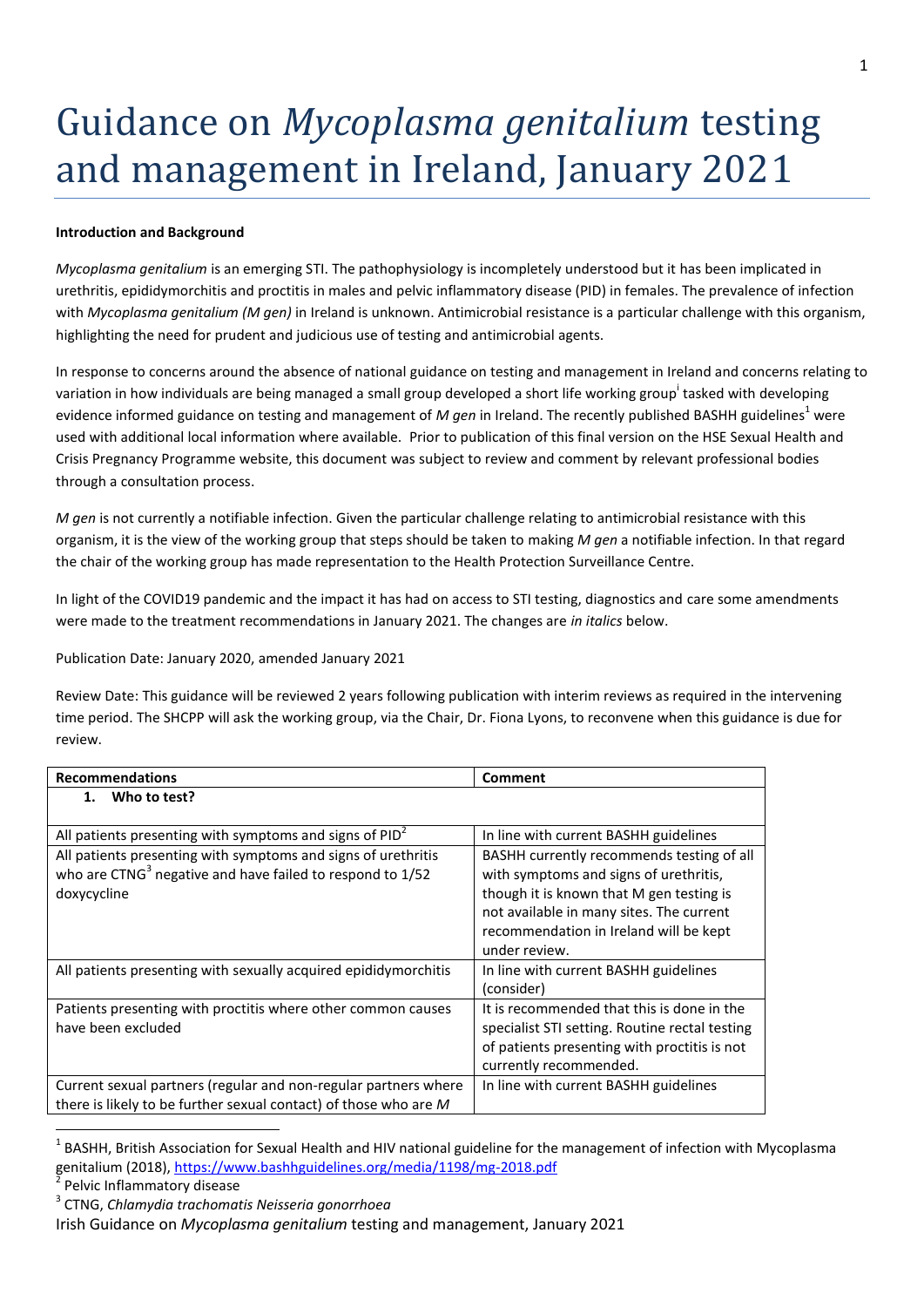| gen positive. It is reasonable to wait for the result in the contact       |                                                   |  |
|----------------------------------------------------------------------------|---------------------------------------------------|--|
| before treating with clear advice on abstaining from                       |                                                   |  |
| unprotected sexual contact during that time.                               |                                                   |  |
| Testing of asymptomatic individuals is not currently                       | In line with current BASHH guidelines             |  |
| recommended (unless they are current sexual contact of a                   |                                                   |  |
| known positive individual)                                                 |                                                   |  |
| How and where to test?<br>2.                                               |                                                   |  |
|                                                                            |                                                   |  |
| It is recommended that all $M$ gen testing is done using                   | The NVRL currently uses the Hologic               |  |
| accredited tests.                                                          | platform.                                         |  |
| It is recommended that resistance testing is performed on all              | The COVID19 pandemic has placed                   |  |
| positive samples.                                                          | significant challenges on laboratory              |  |
|                                                                            | capacity and diagnostics. As a result, there      |  |
|                                                                            | are delays in the turnaround time for             |  |
|                                                                            | resistance testing and samples are                |  |
|                                                                            | currently being sent to Public Health             |  |
|                                                                            | England. At this time flouroquinolone             |  |
|                                                                            | resistance testing is NOT available. .            |  |
| In males with urethritis and/or epididymorchitis, the sample of            | In line with current BASHH guidelines             |  |
| choice is a first void urine                                               |                                                   |  |
| In patients with proctitis where $M$ gen infection is considered           | Rectal testing in asymptomatic individuals        |  |
| likely, the sample of choice is a rectal swab                              | is not currently recommended.                     |  |
| In females the sample of choice is a vaginal swab (provider or             | In line with current BASHH guidelines             |  |
| self-taken)                                                                |                                                   |  |
| Pharyngeal testing is not currently recommended                            |                                                   |  |
| <b>Management of positive results</b><br>З.                                |                                                   |  |
|                                                                            |                                                   |  |
|                                                                            |                                                   |  |
| Where to see patients?                                                     |                                                   |  |
|                                                                            |                                                   |  |
| It is recommended that all patients testing positive for M gen             |                                                   |  |
| are referred to an STI clinic for management<br>Antibiotic recommendations |                                                   |  |
|                                                                            |                                                   |  |
| Non-specific urethritis (where CTNG and M gen status are                   | Single dose azithromycin for treatment of         |  |
| unknown)                                                                   | non-specific urethritis (where CTNG and           |  |
| Doxycycline 100mg BD x 1/52 orally<br>➤                                    | mycoplasma status are unknown) is NOT             |  |
| Where it is not possible to use doxycycline,<br>➤                          | recommended.                                      |  |
| azithromycin 1g stat orally followed by 500mg orally                       |                                                   |  |
| once daily for 2 days                                                      |                                                   |  |
| Positive M gen: resistance unknown or known macrolide                      | A recent Irish study from the Gay Men's           |  |
| resistance                                                                 | Health Service in collaboration with the          |  |
| ➤<br>Moxifloxacin 400mg orally once daily x 10 days for                    | Virology Department at St James's                 |  |
| uncomplicated infection and x 14 days for M gen                            | Hospital <sup>4</sup> found evidence of macrolide |  |
| related PID and epididymorchitis                                           | resistance in 75% of isolates. A review of M      |  |
| Where resistance is unknown and there is a<br>➤                            | gen testing over the first year of testing at     |  |
| contraindication to using moxifloxacin, doxycyline and                     | the NVRL found evidence of macrolide              |  |
| azithromycin can be considered as outlined below.                          | resistance in first presentation samples in       |  |
|                                                                            | 65% and 42% of males and females                  |  |
| Positive M gen: isolate known to be macrolide sensitive                    | respectively. <sup>5</sup>                        |  |
| Doxycycline 100mg twice daily for 7 days followed by<br>➤                  |                                                   |  |
| azithromycin 1g orally as a single dose then 500mg                         | Use of single dose macrolide                      |  |
| orally once daily for 2 days                                               | monotherapy is NOT recommended.                   |  |
| Where it is not possible to use doxycycline,<br>➤                          |                                                   |  |
| azithromycin 1g stat orally followed by 500mg orally                       |                                                   |  |
| once daily for 2 days                                                      |                                                   |  |

<sup>4</sup> [Prevalence, Macrolide Resistance, and Fluoroquinolone Resistance in](https://www.ncbi.nlm.nih.gov/pubmed/30676483) *Mycoplasma genitalium* in Men Who Have Sex With Men Attending an [Sexually Transmitted Disease Clinic in Dublin, Ireland in 2017-2018.](https://www.ncbi.nlm.nih.gov/pubmed/30676483) Mulligan V et al. Sex Transm Dis. 2019 Apr;46(4):e35-e37 <sup>5</sup> Personal communication Dr. Cillian de Gascun, Director National Virus Reference Laboratory

**.** 

Irish Guidance on *Mycoplasma genitalium* testing and management, January 2021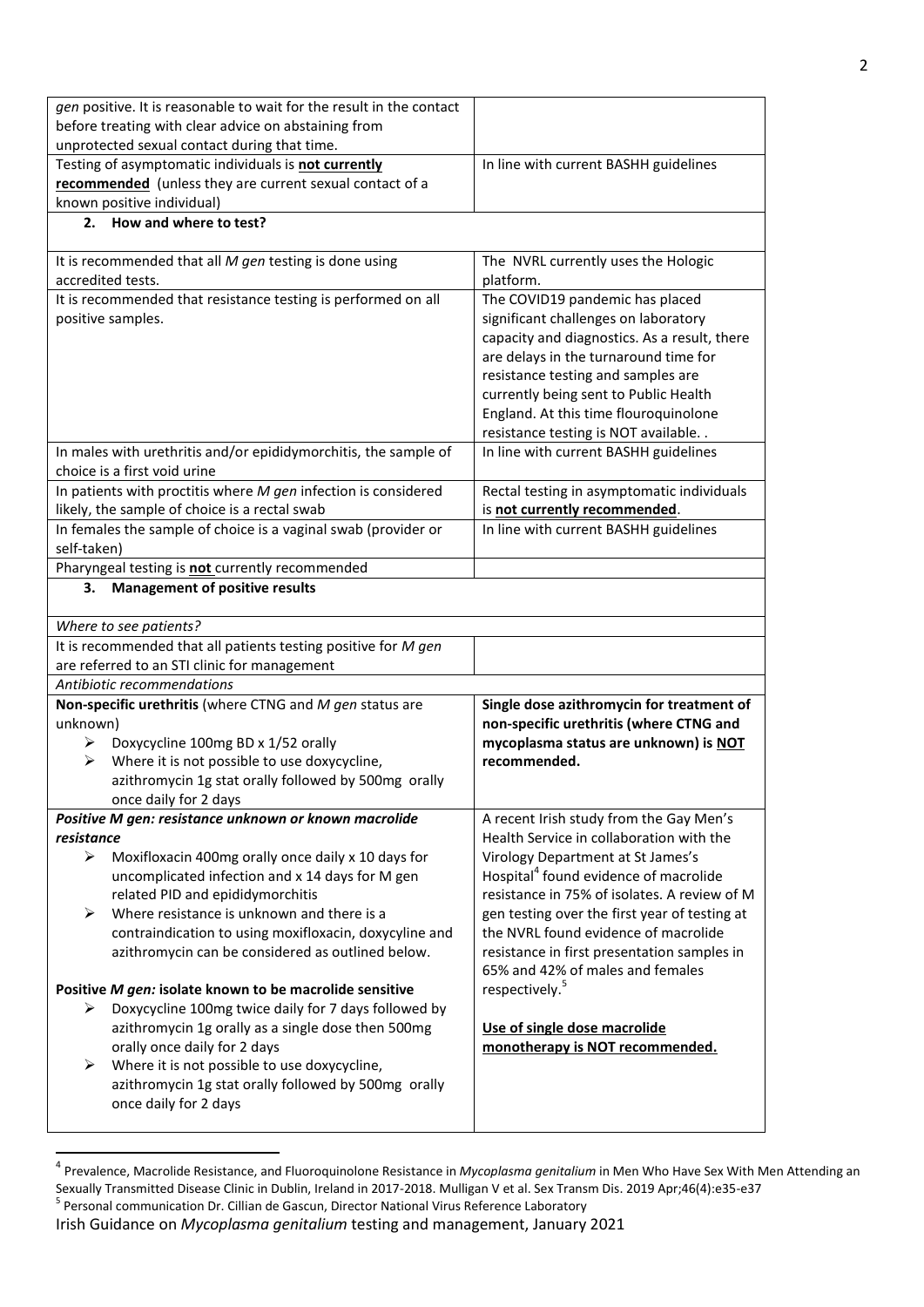|                                                                                                                                                                                                                                                                                                                                                                                                                                                                                                                                                                                                                                                                                                                                            | Fluoroquinolones are associated with<br>prolonged, disabling and potentially<br>irreversible adverse reactions. This risk is<br>greater in older patients, those with renal<br>impairment and in those on concomitant<br>corticosteroids therapy. The risk of QT<br>prolongation is greater with moxifloxacin<br>than other quinolones. All patients should<br>be assessed for other medication or<br>conditions that may prolong the QT<br>interval. These risks should be discussed<br>with all patients and they should be<br>provided with written information. |
|--------------------------------------------------------------------------------------------------------------------------------------------------------------------------------------------------------------------------------------------------------------------------------------------------------------------------------------------------------------------------------------------------------------------------------------------------------------------------------------------------------------------------------------------------------------------------------------------------------------------------------------------------------------------------------------------------------------------------------------------|---------------------------------------------------------------------------------------------------------------------------------------------------------------------------------------------------------------------------------------------------------------------------------------------------------------------------------------------------------------------------------------------------------------------------------------------------------------------------------------------------------------------------------------------------------------------|
| Positive M gen: macrolide and quinolone resistance suspected                                                                                                                                                                                                                                                                                                                                                                                                                                                                                                                                                                                                                                                                               | Such cases may call for collaboration with                                                                                                                                                                                                                                                                                                                                                                                                                                                                                                                          |
| or known                                                                                                                                                                                                                                                                                                                                                                                                                                                                                                                                                                                                                                                                                                                                   | international colleagues.                                                                                                                                                                                                                                                                                                                                                                                                                                                                                                                                           |
| Pristinamycin or Sitofloxacin are treatment options in<br>⋗<br>these circumstances. Doxycycline can reduce bacterial<br>burden in advance of using these medicines which need<br>to be imported.                                                                                                                                                                                                                                                                                                                                                                                                                                                                                                                                           | Should only be done in a service with<br>experience and expertise in managing M<br>gen resistant cases.                                                                                                                                                                                                                                                                                                                                                                                                                                                             |
| Pregnancy                                                                                                                                                                                                                                                                                                                                                                                                                                                                                                                                                                                                                                                                                                                                  | In line with current BASHH guidelines                                                                                                                                                                                                                                                                                                                                                                                                                                                                                                                               |
| Data on M. gen and its association with adverse pregnancy<br>outcomes are limited, however it has been associated with a<br>small increased risk of preterm delivery and spontaneous<br>abortion.                                                                                                                                                                                                                                                                                                                                                                                                                                                                                                                                          |                                                                                                                                                                                                                                                                                                                                                                                                                                                                                                                                                                     |
| Azithromycin use during pregnancy is unlikely to increase the<br>risk of birth defects or adverse pregnancy outcomes. A three-day<br>course of azithromycin (1g, 500mg, 500mg) can be used for<br>uncomplicated M. gen infection detected in pregnancy where<br>the isolate is known to be macrolide sensitive.                                                                                                                                                                                                                                                                                                                                                                                                                            |                                                                                                                                                                                                                                                                                                                                                                                                                                                                                                                                                                     |
| The use of moxifloxacin in pregnancy is <b>contra-indicated</b> .<br>In women with likely macrolide resistance, or with upper genital<br>tract infection in pregnancy, options are limited. Although<br>doxycycline is considered safe for use in the first trimester by<br>the FDA, the BNF advises against its use in all trimesters. There<br>are no data regarding the use of pristinamycin in pregnancy. An<br>informed discussion should be had with the pregnant woman<br>around the risks associated with the use of these medicines in<br>pregnancy and the risks of adverse outcomes associated<br>with M. gen infection, and where possible treatment should be<br>delayed until after pregnancy, guided by resistance results. |                                                                                                                                                                                                                                                                                                                                                                                                                                                                                                                                                                     |
|                                                                                                                                                                                                                                                                                                                                                                                                                                                                                                                                                                                                                                                                                                                                            |                                                                                                                                                                                                                                                                                                                                                                                                                                                                                                                                                                     |
| Test of Cure<br>All patients should attend for a test-of-cure five weeks (and no                                                                                                                                                                                                                                                                                                                                                                                                                                                                                                                                                                                                                                                           |                                                                                                                                                                                                                                                                                                                                                                                                                                                                                                                                                                     |
| sooner than three weeks) after the start of treatment to ensure                                                                                                                                                                                                                                                                                                                                                                                                                                                                                                                                                                                                                                                                            |                                                                                                                                                                                                                                                                                                                                                                                                                                                                                                                                                                     |
| microbiological cure                                                                                                                                                                                                                                                                                                                                                                                                                                                                                                                                                                                                                                                                                                                       |                                                                                                                                                                                                                                                                                                                                                                                                                                                                                                                                                                     |
| Management of contacts<br>Current sexual partners (regular and non-regular partners where                                                                                                                                                                                                                                                                                                                                                                                                                                                                                                                                                                                                                                                  |                                                                                                                                                                                                                                                                                                                                                                                                                                                                                                                                                                     |
|                                                                                                                                                                                                                                                                                                                                                                                                                                                                                                                                                                                                                                                                                                                                            |                                                                                                                                                                                                                                                                                                                                                                                                                                                                                                                                                                     |

Irish Guidance on *Mycoplasma genitalium* testing and management, January 2021 \_<br><sup>6</sup> <http://www.hpra.ie/docs/default-source/publications-forms/newsletters/hpra-drug-safety-newsletter-edition-91.pdf?sfvrsn=7>